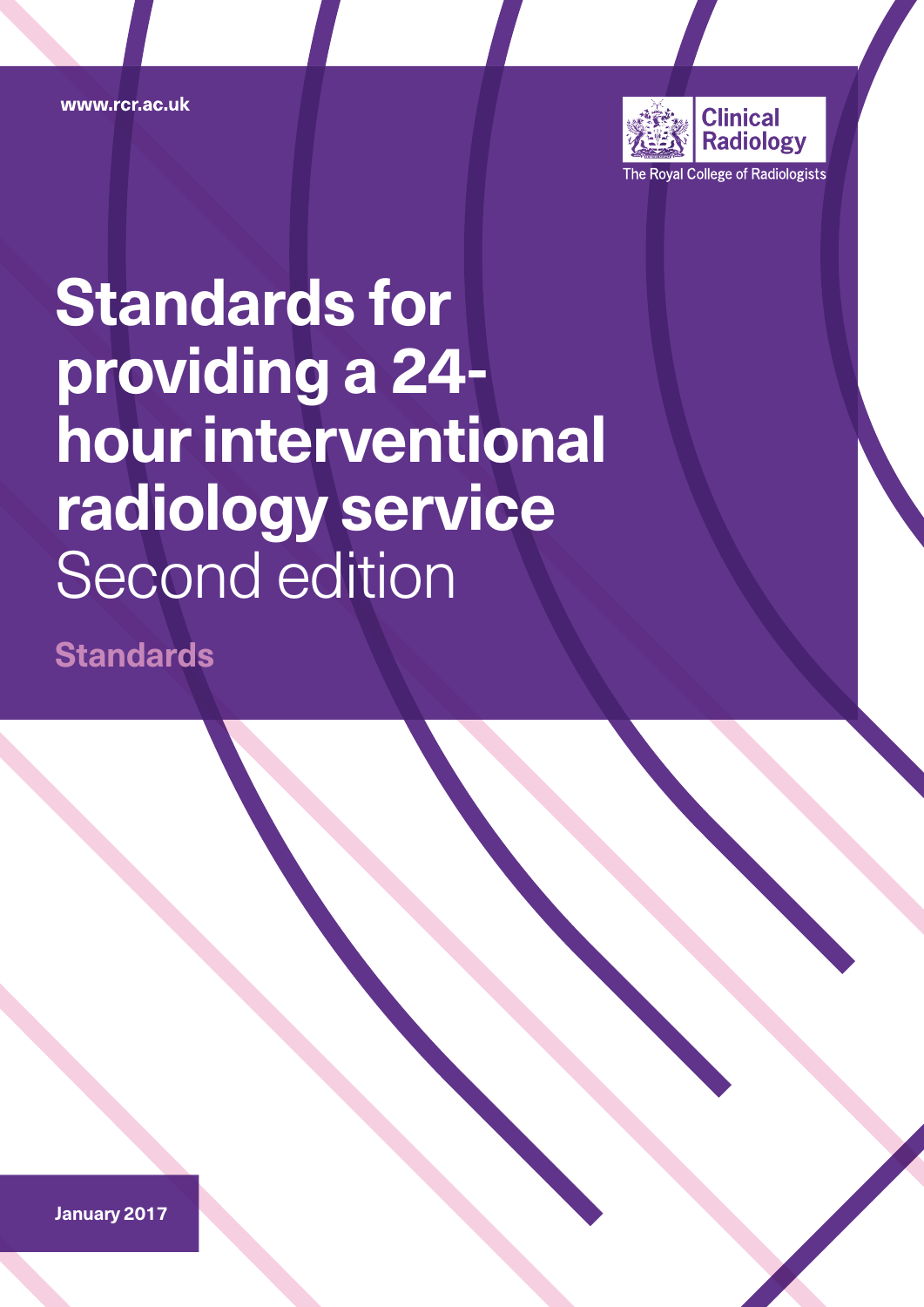#### **Contents**

|                                                                | Foreword                                                       | 3  | <b>RCR</b> standards                                                                                                                                           |  |
|----------------------------------------------------------------|----------------------------------------------------------------|----|----------------------------------------------------------------------------------------------------------------------------------------------------------------|--|
|                                                                | Introduction                                                   | 5  | The Royal College of Radiologists (RCR), a registered                                                                                                          |  |
| $\overline{2}$                                                 | Recommended standards                                          | 6  | charity, exists to advance the science and practice                                                                                                            |  |
| 3                                                              | Recommendations for individual<br>departments and trusts       |    | of radiology and oncology. It undertakes to produce<br>standards documents to provide guidance to<br>radiologists and others involved in the delivery of       |  |
| $\overline{4}$                                                 | Recommendations for individual radiologists                    | 9  | radiological services with the aim of defining good<br>practice, advancing the practice of radiology and<br>improving the service for the benefit of patients. |  |
| 5                                                              | Implementation of standards                                    | 10 |                                                                                                                                                                |  |
| 6                                                              | Suggested models of safe interventional<br>radiology provision | 11 | The standards documents cover a wide range of<br>topics. All have undergone an extensive consultation                                                          |  |
| References                                                     |                                                                | 12 | process to ensure a broad consensus, underpinned                                                                                                               |  |
| Appendix 1.<br>Safe interventional radiology service provision |                                                                | 13 | by published evidence where applicable. Each is<br>subject to review four years after publication or<br>earlier if appropriate.                                |  |
| Appendix 2.<br>Audit template                                  |                                                                | 14 | The standards are not regulations governing<br>practice but attempt to define the aspects of                                                                   |  |
| Appendix 3.<br>Checklist for safe IR service provision         |                                                                | 15 | radiological services and care which promote the<br>provision of a high-quality service to patients.                                                           |  |

#### Current standards documents

Standards for the provision of teleradiology within the United Kingdom

Standards for the reporting of imaging investigations by non-radiologist medically qualified practitioners

Standards for the communication of radiological reports and failsafe alert notification

Standards for providing a seven-day acute care diagnostic radiology service

Standards of practice and guidance for trauma radiology in severely injured patients, Second edition

Standards for intravascular contrast administration to adult patients, Third edition

Standards for the provision of an ultrasound service

Standards of practice of computed tomography coronary angiography (CTCA) in adult patients

Cancer multidisciplinary team meetings – standards for clinical radiologists, Second edition

Standards for Learning from Discrepancies meetings

Standards for radiofrequency ablation (RFA), Second edition

Standards for patient confidentiality and PACS and RIS

Standards for patient consent particular to radiology, Second edition

Standards for the NPSA and RCR safety checklist for radiological interventions

Standards for a results acknowledgement system

Standards for providing a 24-hour diagnostic radiology service

Standards for Self-assessment of Performance

Standards for the Reporting and Interpretation of Imaging investigations

Standards for Ultrasound Equipment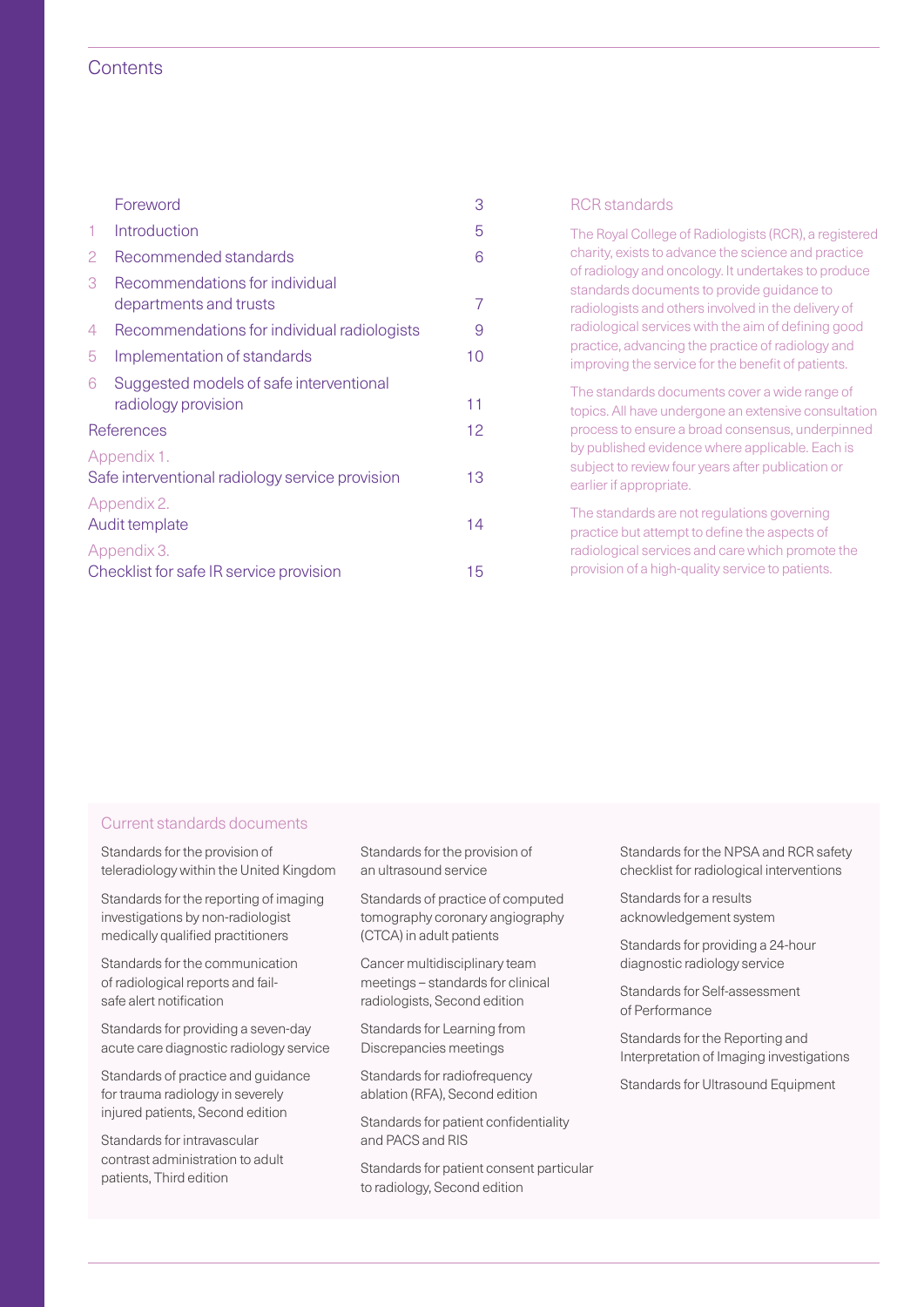<span id="page-2-0"></span>Foreword The first edition of this document was published by the The Royal College of Radiologists (RCR) in 2008. While much of the original content remains relevant, the College felt it was important that it should be updated, particularly given the publication in 2015 of revised *Standards for providing a seven-day acute care diagnostic radiology service*, which sits alongside these guidelines.1 The College is grateful to Dr Raman Uberoi and Dr David Richardson for reviewing and updating this edition to ensure that it is up to date and fit for purpose. Thanks are also due to members of the Clinical Radiology Professional Support and Standards Board and the Clinical Radiology Faculty Board for their input to the review. I hope that colleagues will find this new edition helpful and supportive.

> For the safety of patients, it is necessary that acute hospital trusts have formal and robust arrangements to ensure provision of emergency services 24 hours a day, every day of the year. The provision of interventional radiology is no exception and all patients, regardless of geography and hospital size, should have timely access to interventional radiology. Several surveys have shown that this is not currently the case. $2-6$  Although there have been significant improvements in provision of out-of-hours interventional radiology since the previous edition of this publication, many radiology departments still have either no interventional on-call rota, or informal arrangements without adequate resource.<sup>2</sup> This suggests that there is an unmet need for intervention in many hospital trusts. In addition, only a small number of radiology departments report formal lines of referral to other trusts which can provide interventional radiology services on a full-time basis, as highlighted in the National Confidential Enquiry into Patient Outcome and Death (NCEPOD) report.7 Such unclear arrangements are a potential risk to patients and put unfair pressure on individual radiologists and certain hospital trusts.

There needs to be clarity about the services that can and cannot be offered by individual departments and clear pathways for referral to ensure a better resourced and collaborative national interventional radiology service is established.

The emphasis of this document is to encourage trusts to:

- § Put patient safety first, recognising the essential role of interventional radiology in the provision of modern medical care
- Recognise the human and financial resources required to provide an interventional radiology service
- Be clear and transparent regarding the local provision of interventional radiology services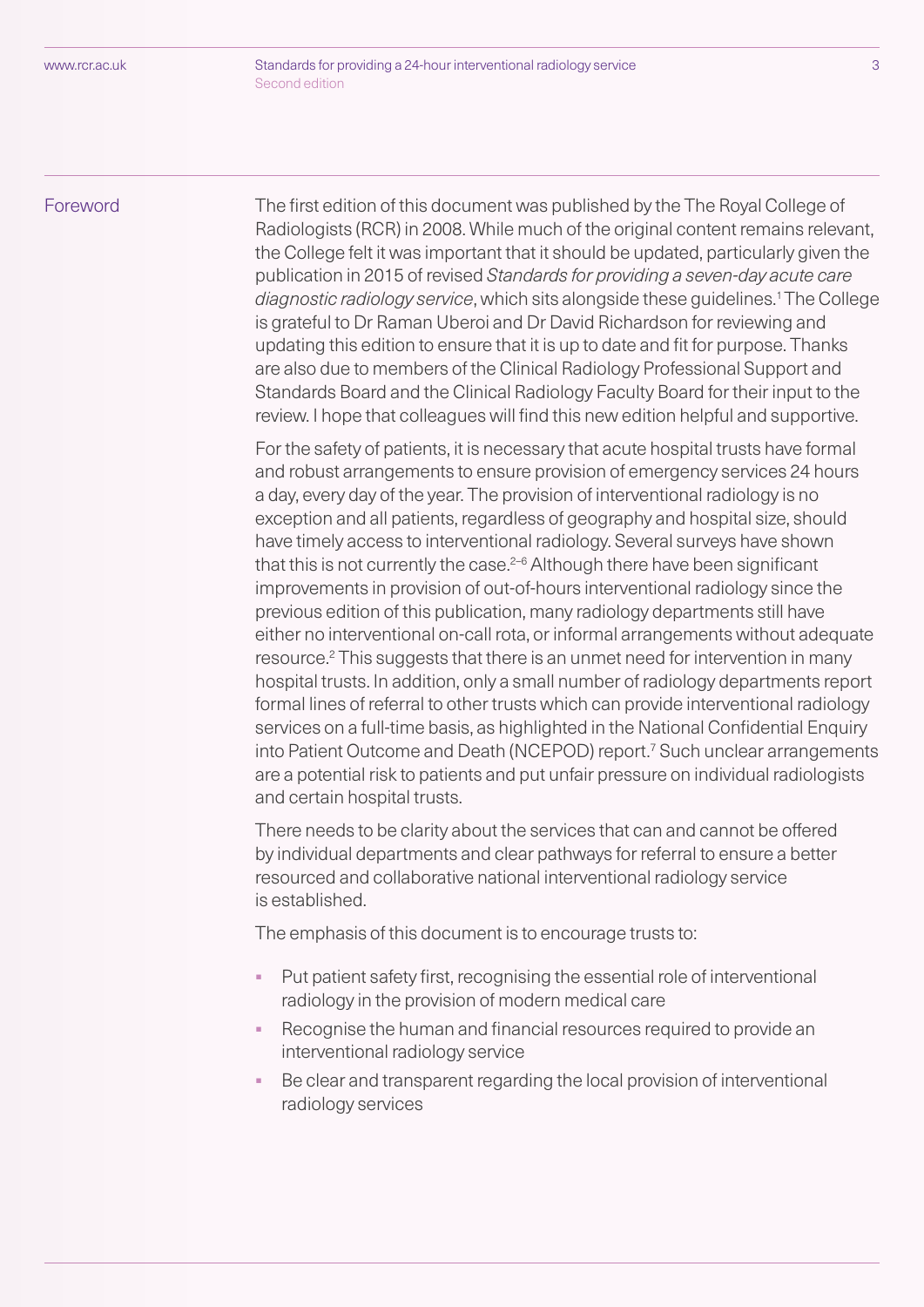- Decide what is and what is not possible to provide in and out of hours
- Enter into discussions with healthcare authorities and other trusts in the region to make arrangements which ensure robust and coherent regional interventional radiology service provision 24 hours a day, seven days a week.

This document is intentionally brief. It clarifies which services patients should have access to and suggests potential solutions to ensure 24-hour interventional radiology cover. It is stressed from the outset that the provision of appropriate diagnostic imaging is vital to the success of interventional radiology. As with all the College's guidance, this publication will be kept under review to ensure that it remains up to date and fit for purpose.

## *Dr Richard FitzGerald*

Vice-President, Faculty of Clinical Radiology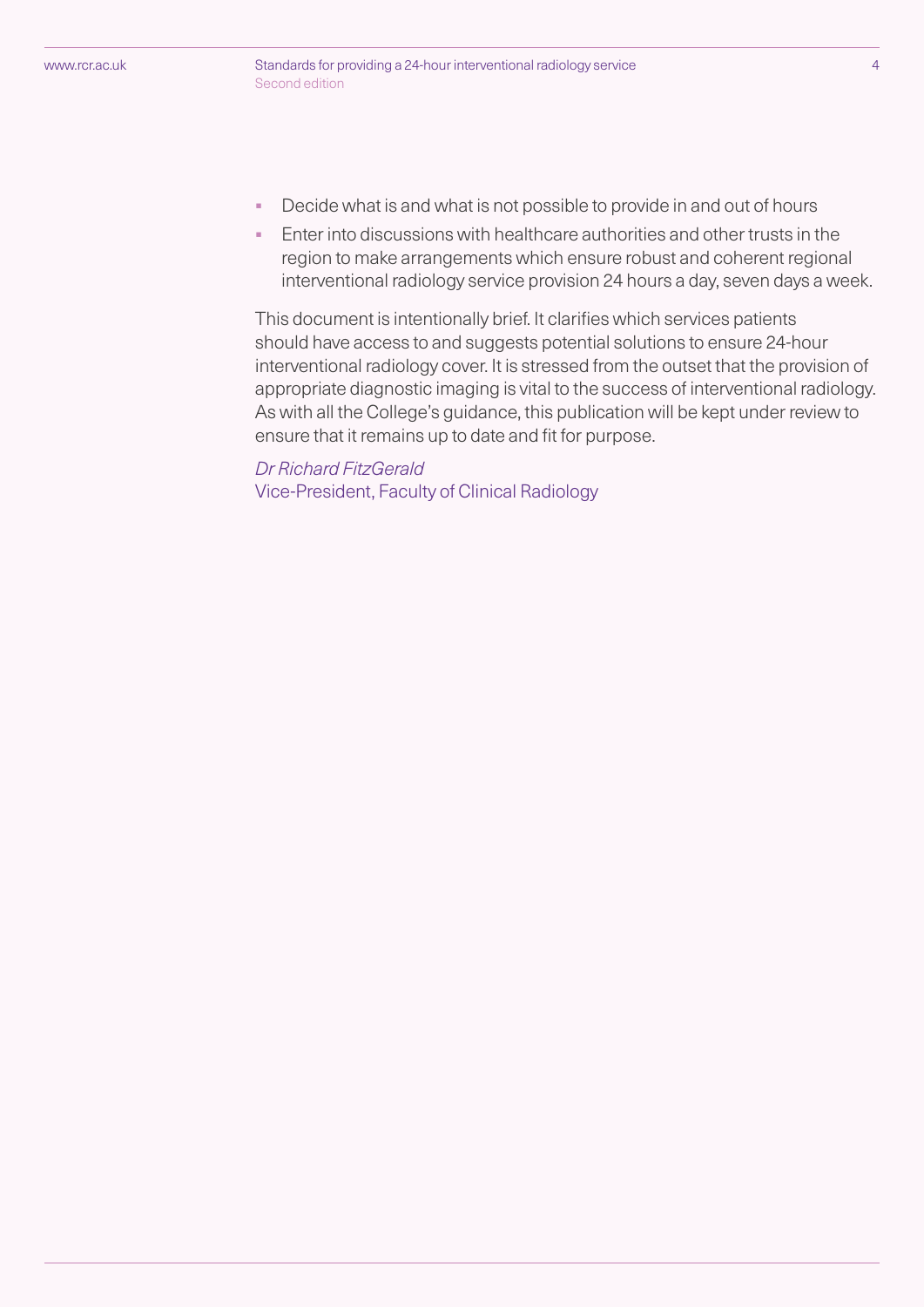#### 1. Introduction

The demand for all types of radiological imaging and intervention on a 24-hour, seven days a week basis has increased significantly in recent years.

Interventional radiology (IR) is a collective name given to radiological procedures where the aim is to treat the patient with minimally invasive techniques, with the vast majority of procedures carried out through incisions of around 2–3 mm, and most procedures performed under local sedoanalgesia. IR is a diverse, procedural based subspecialty where interventional radiologists often subspecialise in certain areas such as vascular, urogenital, hepatobiliary and so on. Interventional techniques are now at the forefront of management of many life-threatening emergencies (Table 1).8

Every acute trust has a duty to ensure that there are formal arrangements to secure the provision of elective and emergency IR services.<sup>9</sup> Several surveys have shown that this is not the case.<sup>2,6–9</sup> There has been a gradual improvement in providing 24-hour interventional services since the first publication of this standard, however, due to insufficient resource, out-of-hours service provision still remains patchy.2 **This situation puts patients at risk.**

#### Table 1. Management of emergencies using interventional techniques

#### **Situations where urgent or emergency interventional radiology is indicated**

- Stopping haemorrhage (for example, trauma, gastrointestinal [GI] bleeding, post-partum haemorrhage.<sup>10,11</sup>)
- Thoracic aortic aneurysm, traumatic dissection and the complications of Type B dissection, ruptured peripheral aneurysms.
- § Acute peripheral and visceral ischaemia.
- Managing sepsis secondary to upper urinary tract and biliary obstruction (often urgent though rarely an emergency).
- § Draining complex intra-abdominal and intra-thoracic abscess (often urgent, though rarely an emergency).\*
- Colonic stenting (often urgent, though rarely an emergency).
- Emergency management of abdominal aortic aneurysm.<sup>5</sup>

#### **Situations where emergency interventional radiology might be indicated in the future**

§ Stroke.

*\* This service will often be shared with diagnostic colleagues.*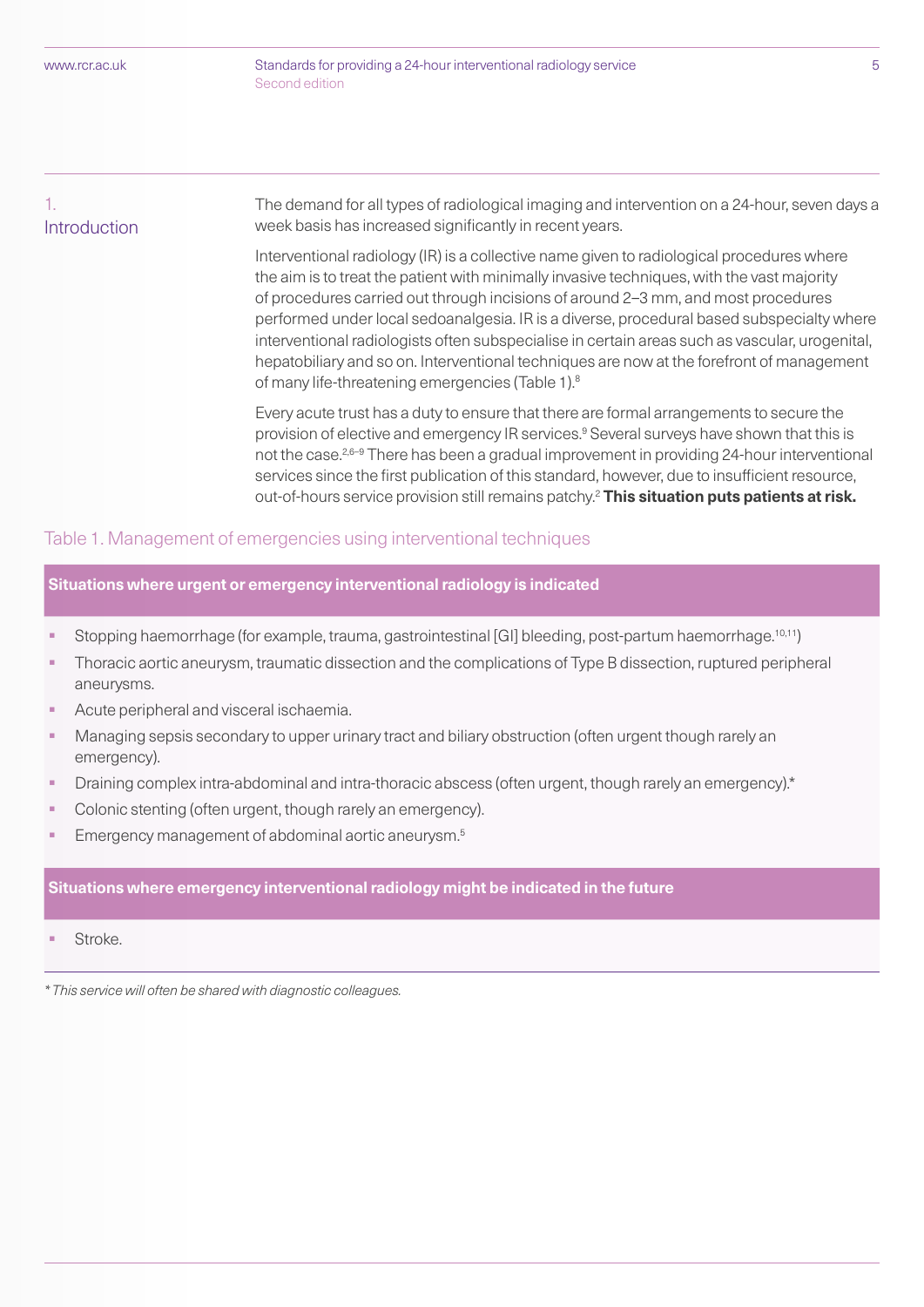Standards for providing a 24-hour interventional radiology service 6 Second edition

2. Recommended standards

#### Standard 1

Recognition that in the absence of provision of IR services patients will be placed at risk.5,6,9–13

#### Standard 2

There should be clarity within the trust and among referring clinicians and service commissioners about what IR services are available and when they are available.

#### Standard 3

Clear pathways should be in place for treating patients appropriately when the IR service is not available.

#### Standard 4

Out-of-hours service provision should be subject to a formal sustainable rota of a 1:6 or greater frequency depending on the population covered and workload.<sup>8,14</sup>

#### Standard 5

There should be recognition of the resource implication of supporting a 24-hour interventional service in terms of diagnostic imaging and manpower.<sup>1,15,16</sup>

#### Standard 6

Onward referral pathways must be clear.

#### Standard 7

All doctors are bound to adhere to General Medical Council (GMC) guidance and must comply with the principles and values set out in Good Medical Practice.17

#### Standard 8

Radiologists should not normally carry out procedures with which they are unfamiliar.<sup>9,16</sup>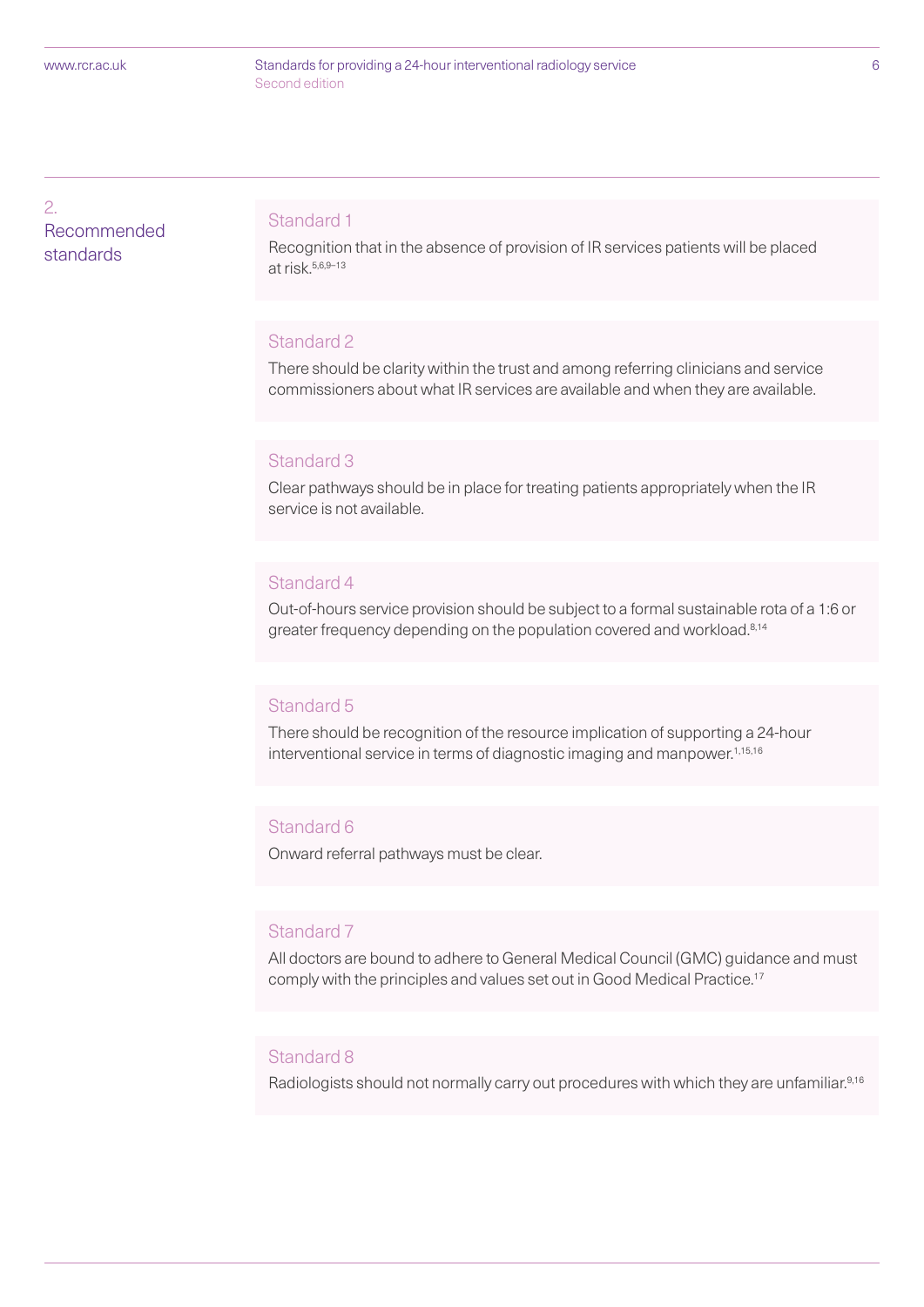Standards for providing a 24-hour interventional radiology service 7 Second edition

#### Standard 9

Radiologists should recognise that ad hoc on-call rotas are not in the best interest of patients.

#### Standard 10

It is the duty of the radiologist to report any risk management concerns to the trust's clinical governance authorities.<sup>2</sup>

#### Standard 11

Radiologists should audit local and regional provision of on-call IR services as well as their personal and unit outcomes.

3. Recommendations for individual departments and trusts

The following issues should be addressed.

#### Standard 1

Recognition that in the absence of provision of IR services patients will be placed at risk.5,6,9–13

There should be exploration of ways in which a comprehensive service may be offered through internal reorganisation, maintenance of core skills, additional funding/training/ appointments or external networking.

Discussion should take place with the clinical governance department about the implications of a lack of 24-hour access.

#### Standard 2

There should be clarity within the trust and among referring clinicians and service commissioners about what IR services are available and when they are available.

If a service is not available at all, within or outside routine working hours, for example, embolisation for acute haemorrhage, this should be known to the clinical governance authorities. Where there is an unmet clinical need, it is the responsibility of the clinical and medical director to have made all reasonable attempts to ensure these IR services are available to all patients 24/7 and discussions should take place about purchasing appropriate services from another trust. It should be clear which particular IR services are being purchased.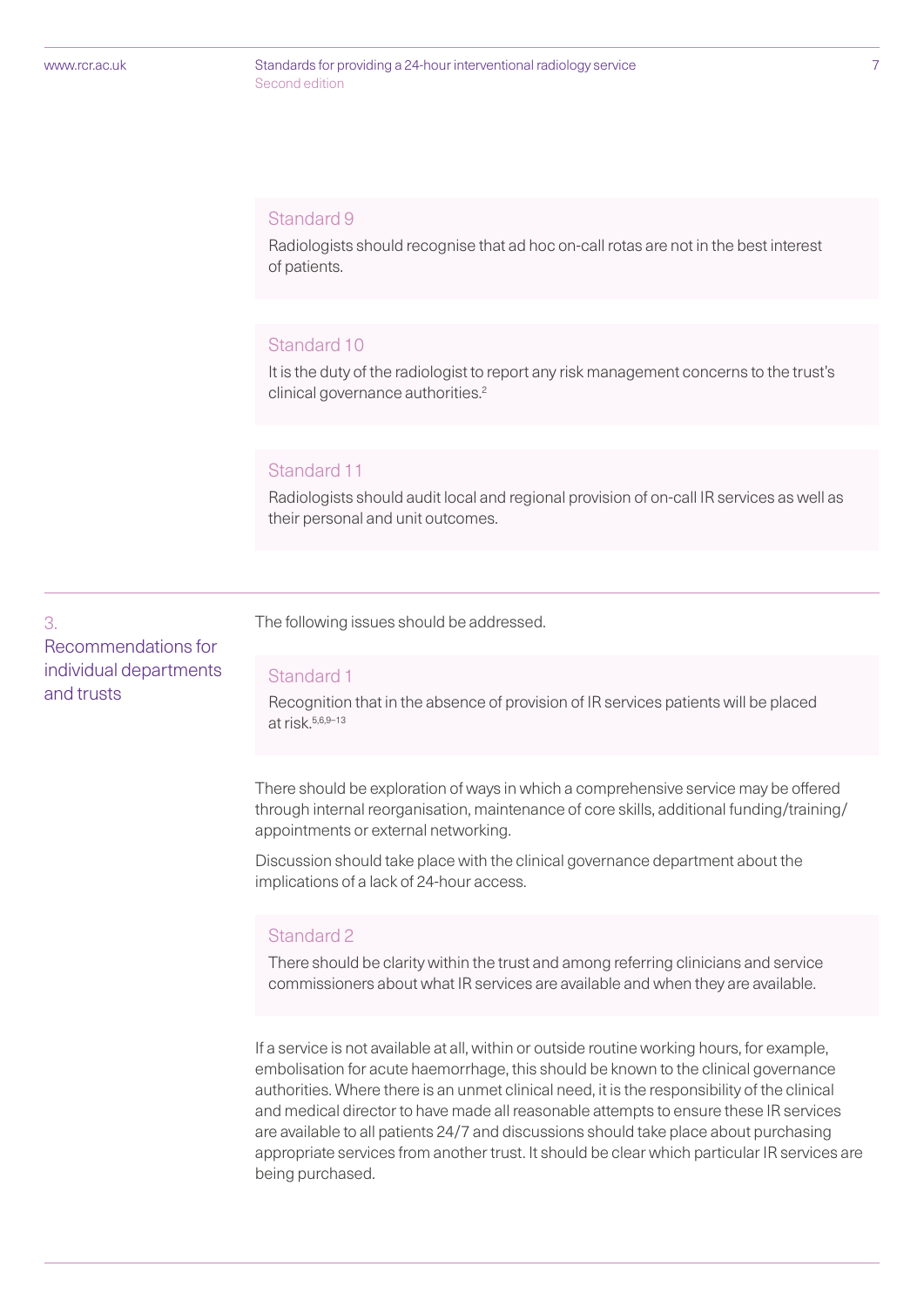#### Standards for providing a 24-hour interventional radiology service 8 Second edition

#### Standard 3

Clear pathways should be in place for treating patients appropriately when the IR service is not available.

The trust's clinical governance process and relevant referring clinicians need to be aware of the situation. This will allow discussion about planned patient pathways when the IR service is not available, for example, default to surgical treatment. This will also document an area of possible need for service development.

#### Standard 4

Out-of-hours service provision should be subject to a formal sustainable rota of a 1:6 or greater frequency depending on the population covered and workload.8,14

It is not sustainable, safe or timely to rely on ad hoc methods of trying to find a suitable radiologist who is not officially on-call. Nor is it acceptable to assume that another trust will be willing or able to provide the service without official and agreed service level agreements.

A mechanism should be in place for informing clinical teams in advance about when services will and will not be available, so that all involved are clear about when alternative non-radiological treatments or referral will be required.

#### Standard 5

There should be recognition of the resource implication of supporting a 24-hour interventional service in terms of diagnostic imaging and manpower.<sup>1,15,16</sup>

Appropriately trained radiographers and nurses are required to support a full-time IR service as are computed tomography (CT) and ultrasound facilities.

#### Standard 6

Onward referral pathways must be clear.

When a service is not provided on a 24-hour basis, and when this usually results in patients being transferred to other trusts, this pattern of referral requires clarification with the clinical governance processes and agreement on the part of the receiving trust.

It is not sufficient to assume that another trust will accept patients without such agreements. When there is a clinical need for a service on a routine or emergency basis but this cannot be provided locally and patients are transferred elsewhere:

- a. Formal contractual agreements should be in place with any trust to which patients are transferred
- b. Protocols should be in place describing the arrangements for transfer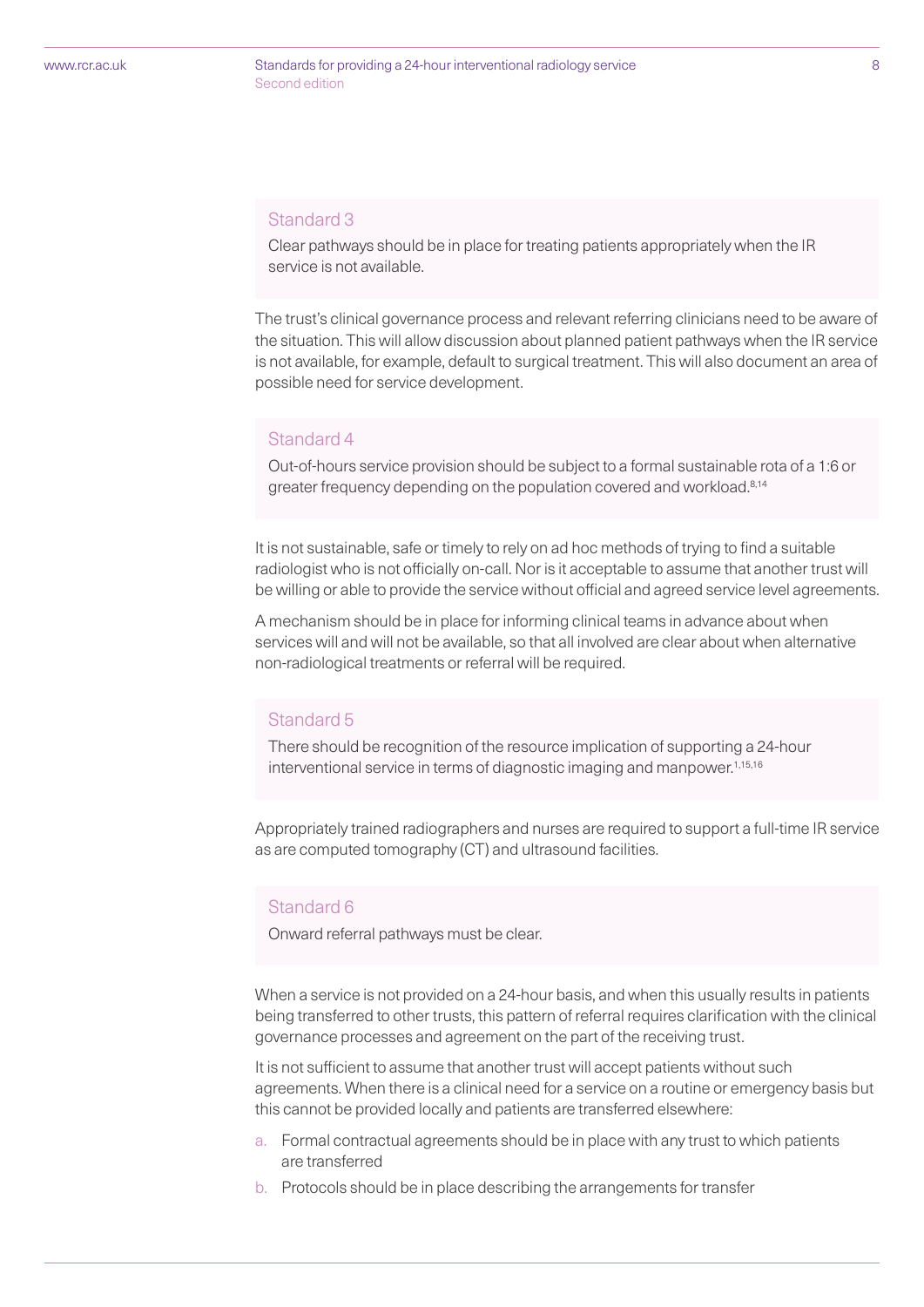4.

Recommendations for individual radiologists

Standards for providing a 24-hour interventional radiology service 9 Second edition

- c. Transfer must be in a timely fashion
- d. Arrangements for appropriate funding need to be in place
- Arrangements for repatriation of patients following treatment should be in place.

#### Standard 7

All doctors are bound to adhere to General Medical Council (GMC) guidance and must comply with the principles and values set out in Good Medical Practice.<sup>17</sup>

When a radiologist who is designated to be on-call is consulted about a patient, it is incumbent on that individual to advise the clinical team appropriately, even if they are unable to carry out the requested examination/procedure themselves.

This may include advice on alternative imaging/treatment or transfer to the agreed alternative provider.

#### Standard 8

Radiologists should not normally carry out procedures with which they are unfamiliar.<sup>9,16</sup>

Previous guidance from the RCR has indicated that a radiologist should not carry out at night, an investigation or treatment that they do not carry out during the day.9,16 If a service is required on a reasonably regular basis then individual radiologists should maintain the necessary skills. Inevitably, there will be a risk-benefit analysis in any individual case. The risks of transfer of the patient, the presence or absence of any alternative therapies and the experience of the radiologist will all need to be taken into account.<sup>18</sup> As such, a radiologist providing an IR emergency service may only be skilled at some of the procedures listed.

If it is agreed among all the doctors involved that, because of difficulties or danger of transfer or delay, it is in the best interests of the patient to be treated by a less experienced radiologist locally, the situation should be made clear to the patient (and/or their relatives if appropriate) and informed consent obtained.

#### Standard 9

Radiologists should recognise that ad hoc on-call rotas are not in the best interest of patients.

This form of service provision is unsatisfactory and may conceal a lack of safe, robust and reliable service provision. Formal IR rotas should be supported by appropriate nursing and radiographic staff.16

There must be a safe environment for performing the procedure, including patient monitoring and anaesthetic help when required, together with liaison with the appropriate clinical team.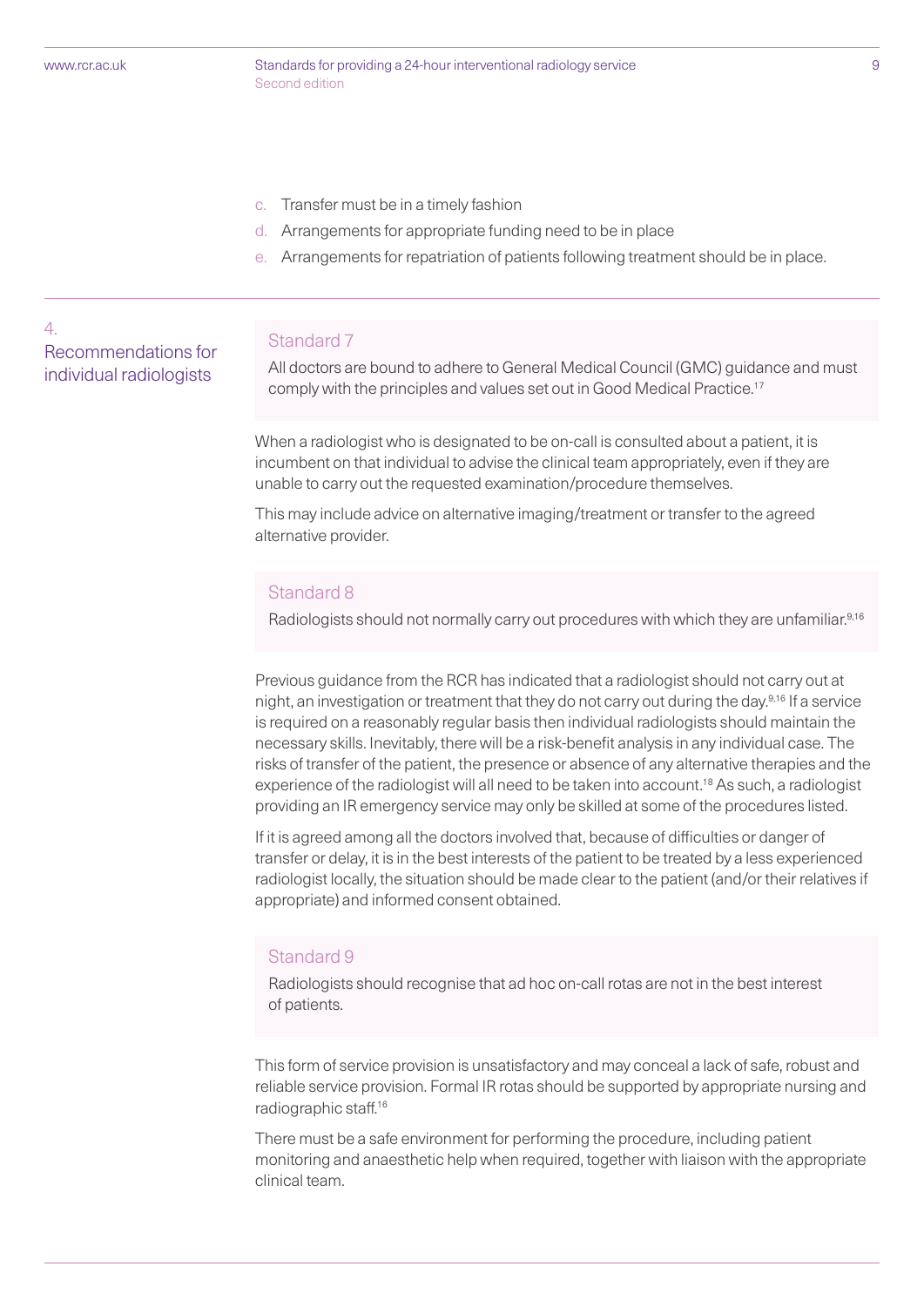5.

Implementation of standards

#### Standards for providing a 24-hour interventional radiology service 10 Second edition

#### Standard 10

It is the duty of the radiologist to report any risk management concerns to the trust's clinical governance authorities.<sup>2</sup>

This applies when a radiologist has concerns regarding any aspect of the provision of the radiology service.

#### Standard 11

Radiologists should audit local and regional provision of on-call IR services as well as their personal and unit outcomes.

They should discuss cases at regular discrepancy and morbidity and mortality meetings for continued learning.19

Departmental leads should ensure the following.

- 1. Local agreement is reached among radiologists in clinical departments about what services are provided on-call. Discussion about maintenance of and definition of what constitutes 'core' radiological skills among local radiologists and how these may be maintained should take place. Attendance at relevant continuing professional development (CPD) courses such as those provided by the British Society of Interventional Radiology (BSIR) and the RCR is advisable and it may be necessary to update practical skills by spending time in larger departments.
	- 2. There is agreement with clinicians on treatment/alternative imaging pathways when a particular aspect of the imaging/interventional service is not available, with written protocols and pathways which are easily accessible.
	- 3. There is a mechanism for information to be available to clinicians on a daily/weekly basis about when services are/are not available.
	- 4. Formal contracts exist with other trusts to which patients are transferred for imaging and or intervention.
	- 5. Locally agreed protocols and/or guidelines for referral for emergency imaging/ intervention have the potential to reduce confusion and/or disagreement in individual cases. These protocols should be evidence-based and be agreed with the local clinical governance committee and the relevant clinical teams.
	- 6. Individual radiologists, in conjunction with clinical leads or their appraiser, should keep their range of skills and routine practice under review, with the aim of balancing subspecialty expertise with the maintenance of core skills needed to provide a trustwide emergency radiology service (see 1 above).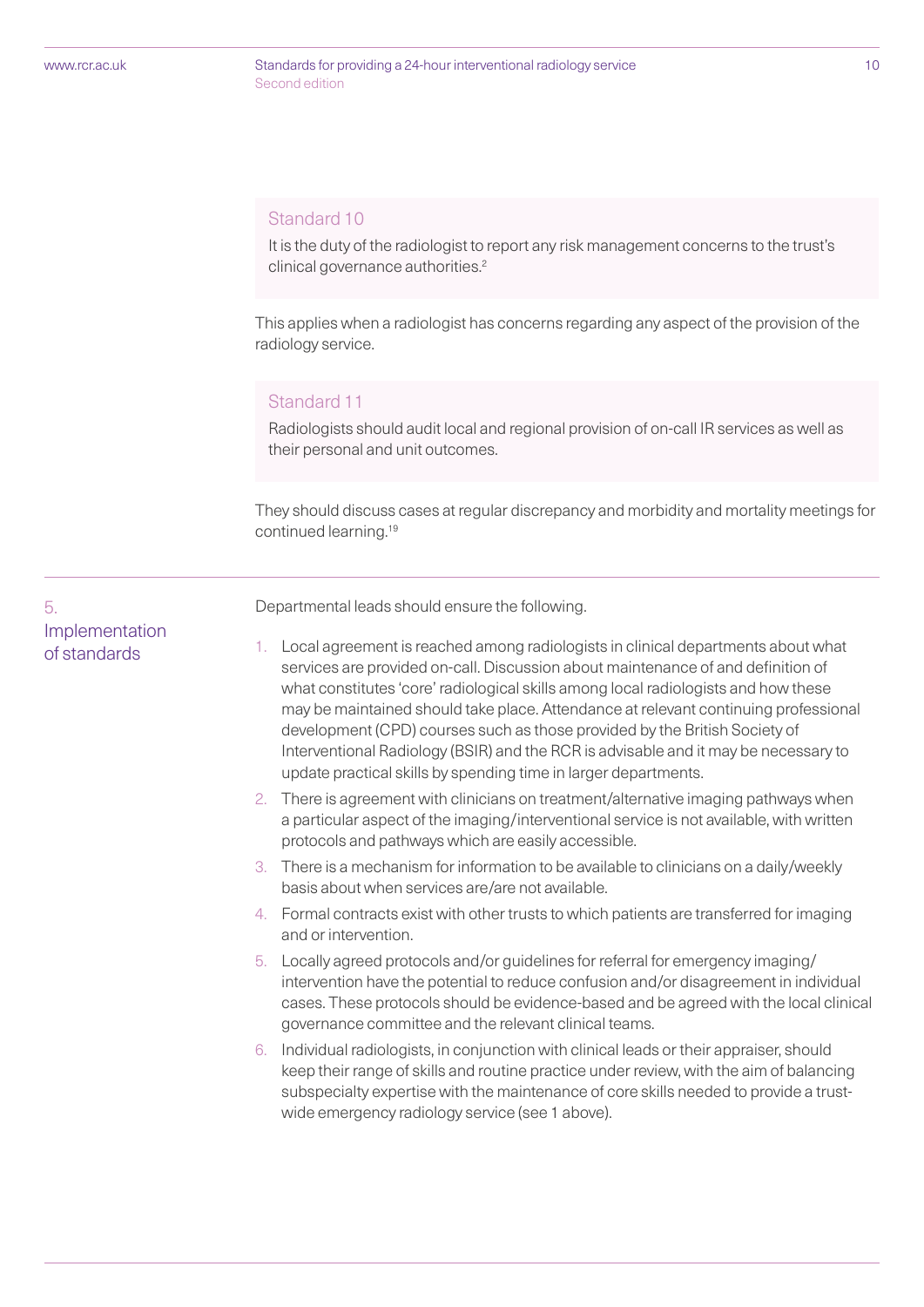#### 6.

### Suggested models of safe interventional radiology provision

IR is a 'small specialty'; in other words, there is insufficient elective work in many hospitals to support the employment of a large enough number of interventional radiologists to provide a safe IR service during or outside working hours. The same problem exists in many other specialties, such as cardiothoracic surgery, interventional cardiology, neurosurgery, intensive care and so on. For these specialties, centralisation or networking have been the favoured solutions.<sup>14,20</sup> There is no single solution for provision of 24-hour cover, as geographical considerations may come into play. Collaboration can occur in a variety of local, sub-regional, regional or supra-regional forms. The exact model chosen may vary for each of the subspecialties of IR.

When considering provision of safe IR services, the following potential models of service provision might be considered (Table 2).

#### Table 2. Models for providing interventional radiology services

| <b>Model</b>                                                                                                                                                                                        | <b>Advantages</b>                                                                                                                                                                                                                                                                               | <b>Drawbacks</b>                                                                                                                                                                                                                                                               |
|-----------------------------------------------------------------------------------------------------------------------------------------------------------------------------------------------------|-------------------------------------------------------------------------------------------------------------------------------------------------------------------------------------------------------------------------------------------------------------------------------------------------|--------------------------------------------------------------------------------------------------------------------------------------------------------------------------------------------------------------------------------------------------------------------------------|
| Individual centres could each provide a<br>safe IR service.                                                                                                                                         | Maintains the status quo in the short<br>term. Provides local service.                                                                                                                                                                                                                          | It has been recommended that doctors<br>providing a consultant-delivered service<br>should not be on call on a rota more<br>onerous than 1:6.8,14 This may not be<br>achievable or cost-effective.                                                                             |
| Several centres could collaborate to<br>develop a network to provide a safe<br>IR service.<br>Patient moves<br>a.<br>IR moves<br>b.                                                                 | Makes use of existing staff and facilities<br>across several sites.                                                                                                                                                                                                                             | Depending on the model, either doctors<br>or patients transfer. Doctors might have<br>to provide cover for several hospitals.<br>Most doctors prefer to work in familiar<br>surroundings where they understand<br>the operational systems and know the<br>equipment and staff. |
| Hub and spoke arrangement: large<br>specialist centres could provide<br>services for a region on a full- or part-<br>time basis.                                                                    | Economy of scale of both staff and<br>equipment. Simplifies provision of<br>a robust resilient service in and out<br>of hours.<br>Depending on the model, allows<br>maintenance and development of skills<br>for interventional radiologists working in<br>the periphery.                       | If the level of care was equivalent, most<br>patients would prefer to be treated locally.                                                                                                                                                                                      |
| Regional hub with doctors from large<br>centres travelling to acute trusts for<br>non-emergency and minor procedures,<br>but patients coming to the centre for<br>emergency and complex procedures. | Economy of scale of both staff and<br>equipment. Simplifies provision of<br>a robust resilient service in and out<br>of hours.<br>Maintenance of a daytime service<br>locally in the smaller acute hospitals<br>and supporting local interventional staff<br>particularly for periods of leave. | Less efficient use of resources and<br>higher costs.<br>Staff might have to provide cover for<br>several hospitals. Most staff prefer to<br>work in familiar surroundings where<br>they understand the operational<br>systems and know the equipment<br>and staff.             |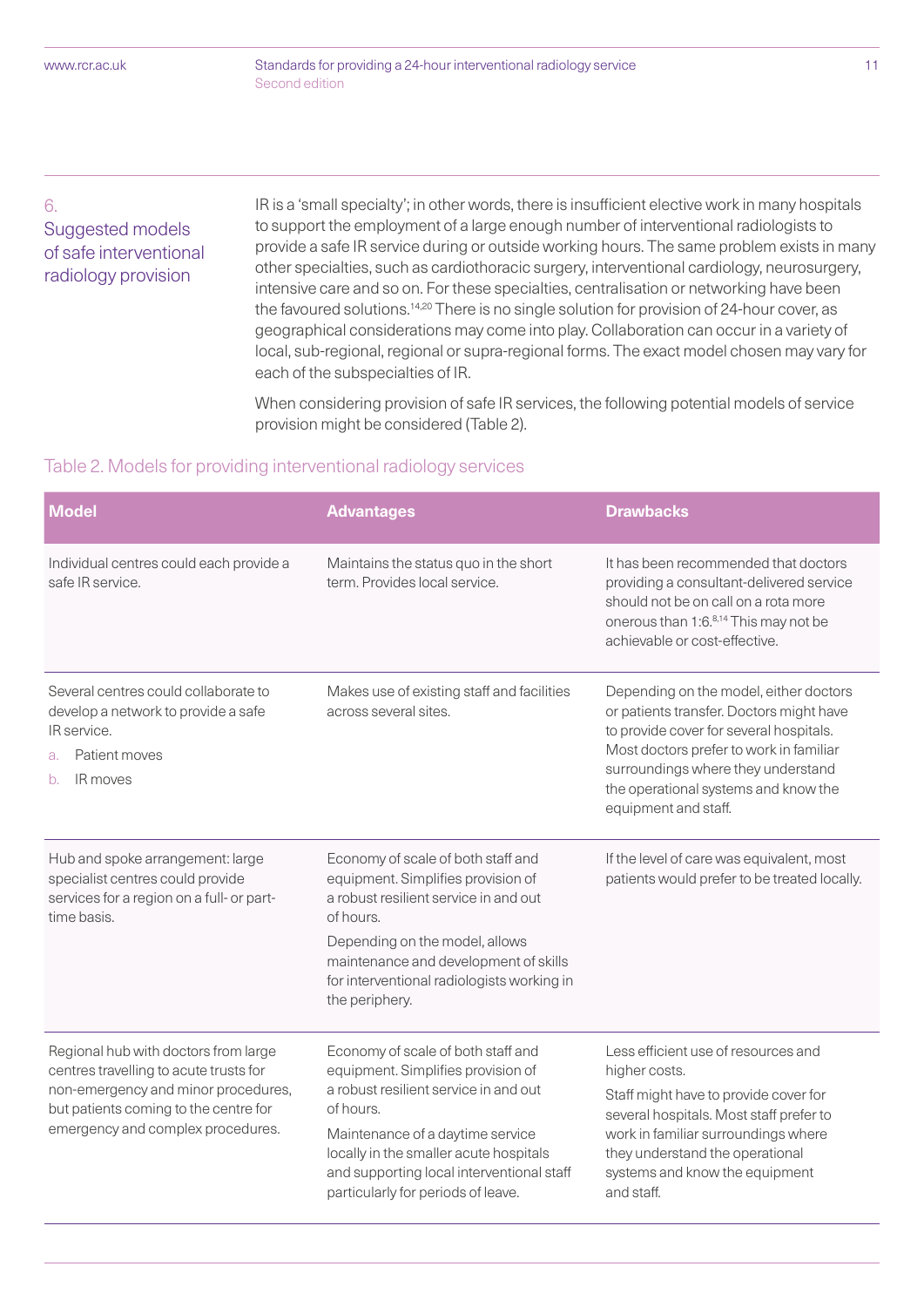#### Standards for providing a 24-hour interventional radiology service 12 Second edition

#### **References**

- 1. The Royal College of Radiologists. *Standards for providing a seven-day acute care diagnostic radiology service.* London: The Royal College of Radiologists, 2015.
- 2. NHS Improving Quality and British Society of Interventional Radiology. *Providing access to interventional radiology services, seven days a week*. London: NHS Improving Quality, 2014.
- 3. www.rcr.ac.uk/posts/too-many-patients-bleeding-death-action-needed-now-says-royal-collegeradiologists (last accessed 17/01/17)
- 4. www.rcr.ac.uk/posts/rcr-and-bsir-respond-shortfall-interventional-radiology-provision (last accessed 17/01/17)
- 5. National Confidential Enquiry into Patient Outcomes and Death. *Abdominal aortic aneurysm: a service in need of surgery?* London: National Confidential Enquiry into Patient Outcomes and Death, 2005.
- 6. National Confidential Enquiry into Patient Outcomes and Death. *Trauma: who cares?* London: National Confidential Enquiry into Patient Outcomes and Death, 2007.
- 7. National Confidential Enquiry into Patient Outcomes and Death. *Time to get control? A review of the care received by patients who had a severe gastrointestinal haemorrhage.* London: National Confidential Enquiry into Patient Outcomes and Death, 2015.
- 8. The Royal College of Radiologists. *Provision of interventional radiology services.* London: The Royal College of Radiologists, 2014.
- 9. The Royal College of Radiologists. *Standards in vascular radiology.* London: The Royal College of Radiologists, 2011.
- 10. Healthcare Commission. *Investigation into 10 maternal deaths at, or following delivery at, Northwick Park Hospital, North West London Hospitals NHS Trust, between April 2002 and April 2005*. London: Healthcare Commission, 2006.
- 11. Royal College of Obstetricians and Gynaecologists, The Royal College of Radiologists, British Society of Interventional Radiology. *The role of emergency and elective interventional radiology in postpartum haemorrhage.* London: Royal College of Obstetricians and Gynaecologists, 2007.
- 12. National Confidential Enquiry into Patient Outcomes and Death. *Emergency admissions: a journey in the right direction?* London: National Confidential Enquiry into Patient Outcomes and Death, 2007.
- 13. National Confidential Enquiry into Perioperative Deaths. *Interventional vascular radiology and interventional neurovascular radiology.* London: National Confidential Enquiry into Perioperative Deaths, 2000.
- 14. The Vascular Society. *The provision of emergency vascular services*. London: Royal College of Surgeons, 2007.
- 15. The Royal College of Radiologists. *Safe sedation, analgesia and anaesthesia within the radiology department.* London: The Royal College of Radiologists, 2003.
- 16. The Royal College of Radiologists. *Guidelines for nursing care in interventional radiology, second edition.* London: The Royal College of Radiologists, 2014.
- 17. General Medical Council. *Good medical practice*. London: General Medical Council, 2013.
- 18. Cassar K, Godden DJ, Duncan JL. Community mortality after ruptured abdominal aortic aneurysm is unrelated to the distance from the surgical centre. *Br J Surg 2001*; **88**(10): 1341–1343.
- 19. The Royal College of Radiologists. *Standards for Learning from Discrepancies meetings.* London: The Royal College of Radiologists, 2014.
- 20. Ham C. Reconfiguring acute hospitals in England. *BMJ* 2006; **333**(7579): 1135–1136.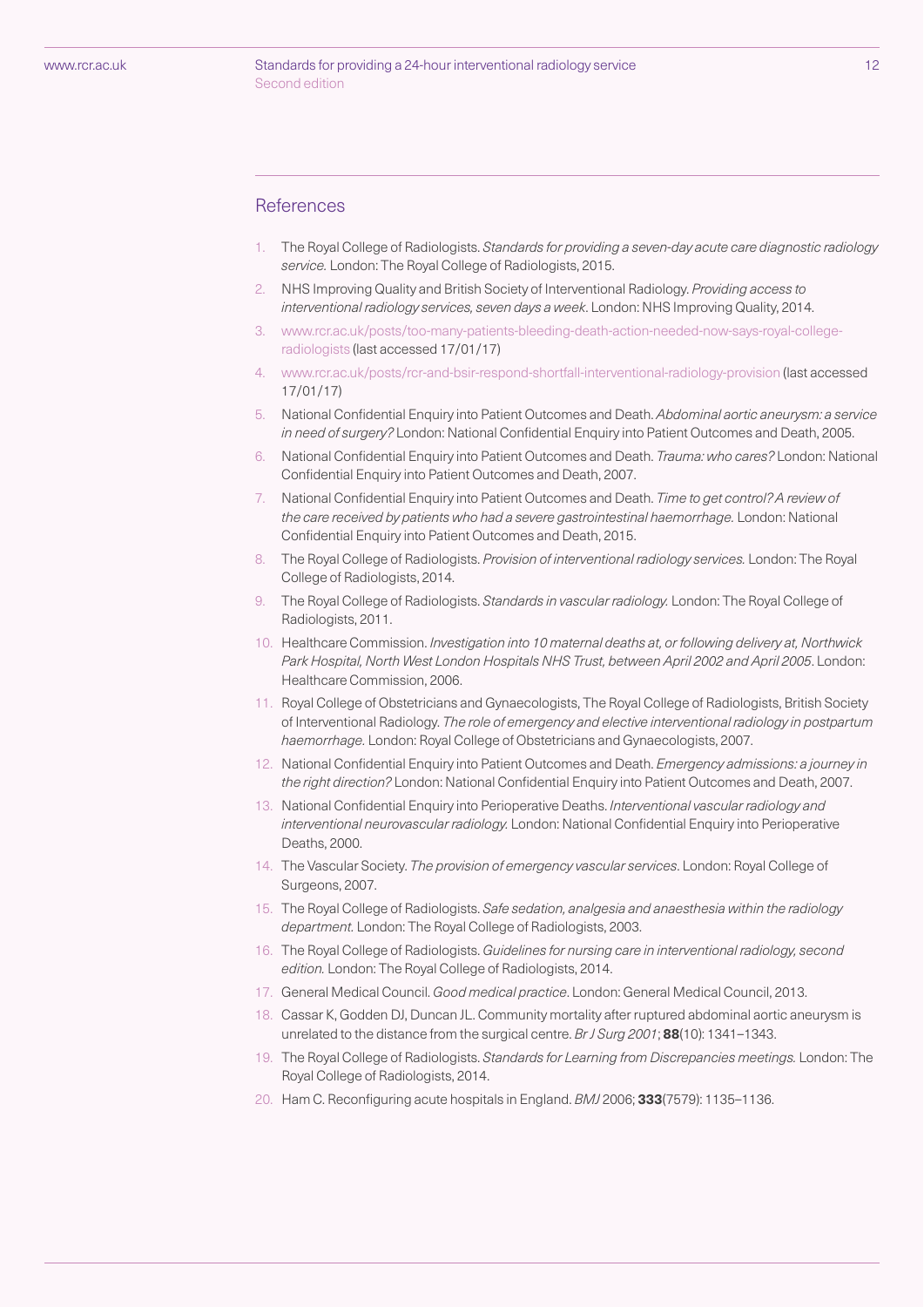#### Appendix 1. Safe interventional radiology service provision

The items below identify the elements of a safe IR service. It is assumed that a department will be appropriately staffed for the safe performance of interventional procedures, including the availability of trained radiographers and radiology nurses.

#### Vascular diagnosis and intervention

#### **Arterial diagnosis**

- a. Interpretation of emergency CT, magnetic resonance (MR) and ultrasound for the detection of vascular pathology.
- b. Mesenteric angiography.
- c. Trauma angiography.
- d. Peripheral angiography.

#### **Arterial intervention**

- a. Embolisation of haemorrhage: gastrointestinal (GI) tract, urinary tract, trauma, bronchial, obstetric.
- b. Management of acute arterial ischemia: peripheral, renal, visceral by angioplasty, stenting, thrombolysis and thrombus aspiration.
- c. Use of stent grafts for arterial/aortic rupture.
- d. Stenting and stent grafting for the complications of Type B aortic dissection.

#### **Venous intervention**

- a. Insertion of an inferior vena cava (IVC) filter.
- b. Mechanical pulmonary thrombectomy.\*
- c. Thrombolysis for phlegmasia caerulia dolens and massive ilio femoral deep vein thrombosis (DVT).
- d. Haemodialysis access: central venous catheter (CVC) fistula thrombolysis and thrombectomy.\*\*
- e. Transjugular intrahepatic portosystemic shunts (TIPS) for variceal haemorrhage.\*

#### Non-vascular diagnosis and intervention

Many of the skills required in this area are core radiological skills and departments should ensure that there are sufficient numbers of radiologists to provide these services in and out of hours.

- a. Interpretation of emergency CT, MR and ultrasound for the detection of nonvascular pathology
- b. **General:** image-guided drainage of abscess.\*\*\*
- c. **Urological:** nephrostomy to drain infected pelvicaliceal (PC) system, insertion of suprapubic catheter.\*\*\*
- d. **Hepatobiliary:** percutaneous drainage of infected biliary tree.\*\*\*
- e. **Gastrointestinal:** colonic stenting.\*\*\*

\* It is recognised that even in large centres uncommon procedures may not be performed by all interventional radiologists hence such interventions may not be available 24/7.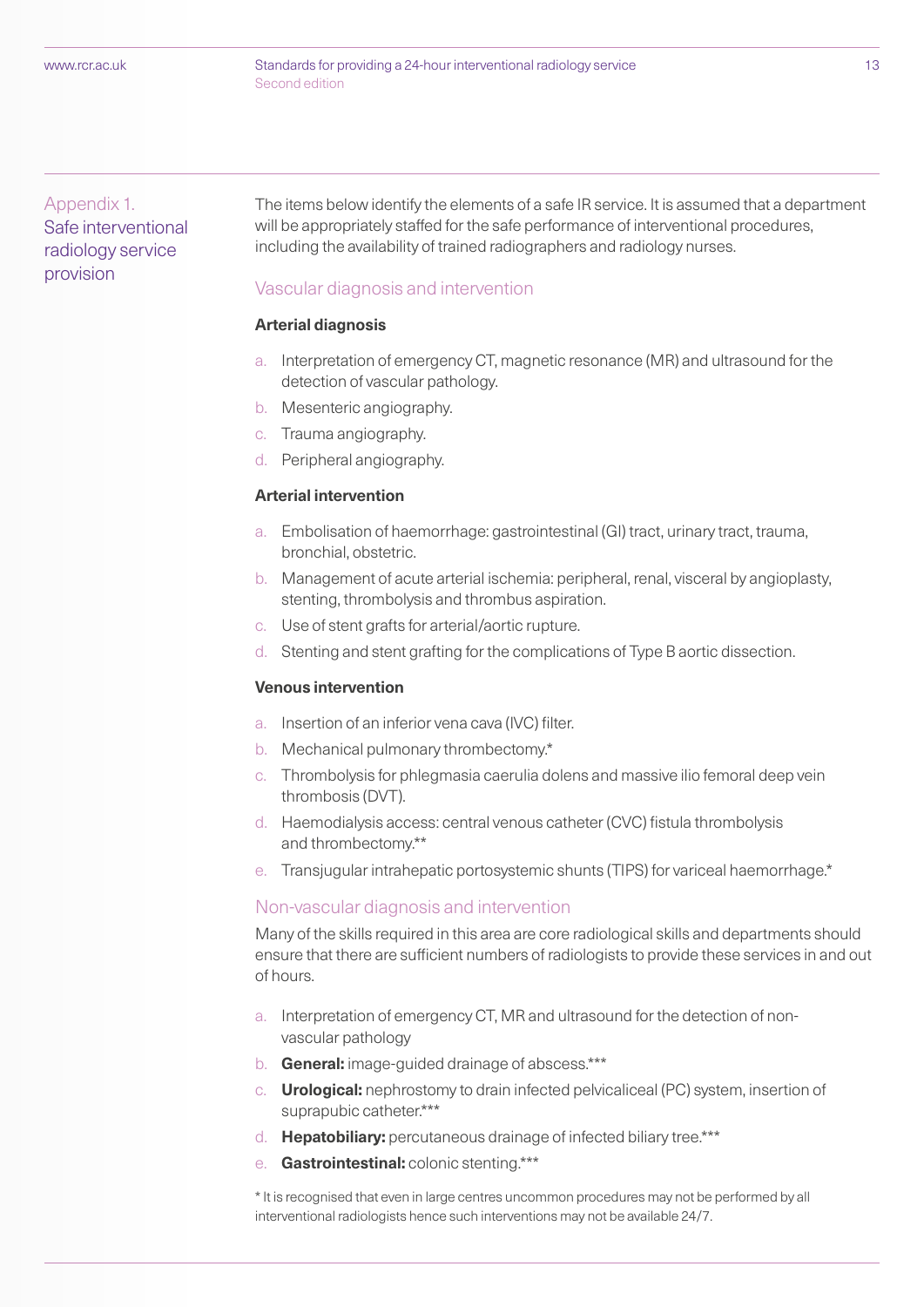#### Standards for providing a 24-hour interventional radiology service 14 Second edition

\*\* Fistula salvage is not required as an out-of-hours intervention but may occasionally be required over weekends and bank holidays.

\*\*\* It would be rare for these procedures to be required at night-time but they may be required urgently during the daytime at weekends.

#### Appendix 2. Audit template

#### Assessment of a department's provision of all aspects of a 24-hour interventional radiology service

The audit template can also be downloaded from **www.rcr.ac.uk**

#### **Background**

The demand for all types of radiological imaging and intervention on a 24-hour, seven day a week basis has increased significantly in recent years. The term '24-hour radiological imaging services' applies equally to elective and acute services.

Interventional techniques are now at the forefront of management of many life-threatening emergencies. Every acute trust has a duty to ensure that there are formal arrangements to secure provision of elective and emergency IR services.<sup>1,2</sup>

#### The cycle

#### **The standards**

- 1. Is the IR service formally available 24 hours a day, every day of the year?
- 2. Is the service formally supported by an on-call rota for a named individual for each of the following groups: consultant radiologist, radiographer, IR nurse, anaesthetist when appropriate?
- 3. Is diagnostic imaging support such as CT formally available 24 hours a day, every day of the year?
- 4. Are facilities and consumables available for each of the services listed:

Vascular: arterial diagnosis, arterial intervention, venous intervention? Non-vascular: general, urological, biliary?

- 5. If the IR service (part/complete) becomes unavailable for whatever reason is a clear written, agreed substitute patient pathway in place?
- 6. Is there an IR on-call rota in place with substantive staff and a minimum 1 in 6 frequency?
- 7. Where the provided IR service is not routinely available 24/7 is a written and agreed pathway in place for patient transfer to another trust?
- 8. Do IR radiologists participate in relevant continuing professional development (CPD) activity?
- 9. Are locally agreed protocols in place covering referral for emergency intervention?

#### **Target**

100% compliance in all areas.

#### Assess local practice

#### **The indicator(s)**

Affirmative answer to each question.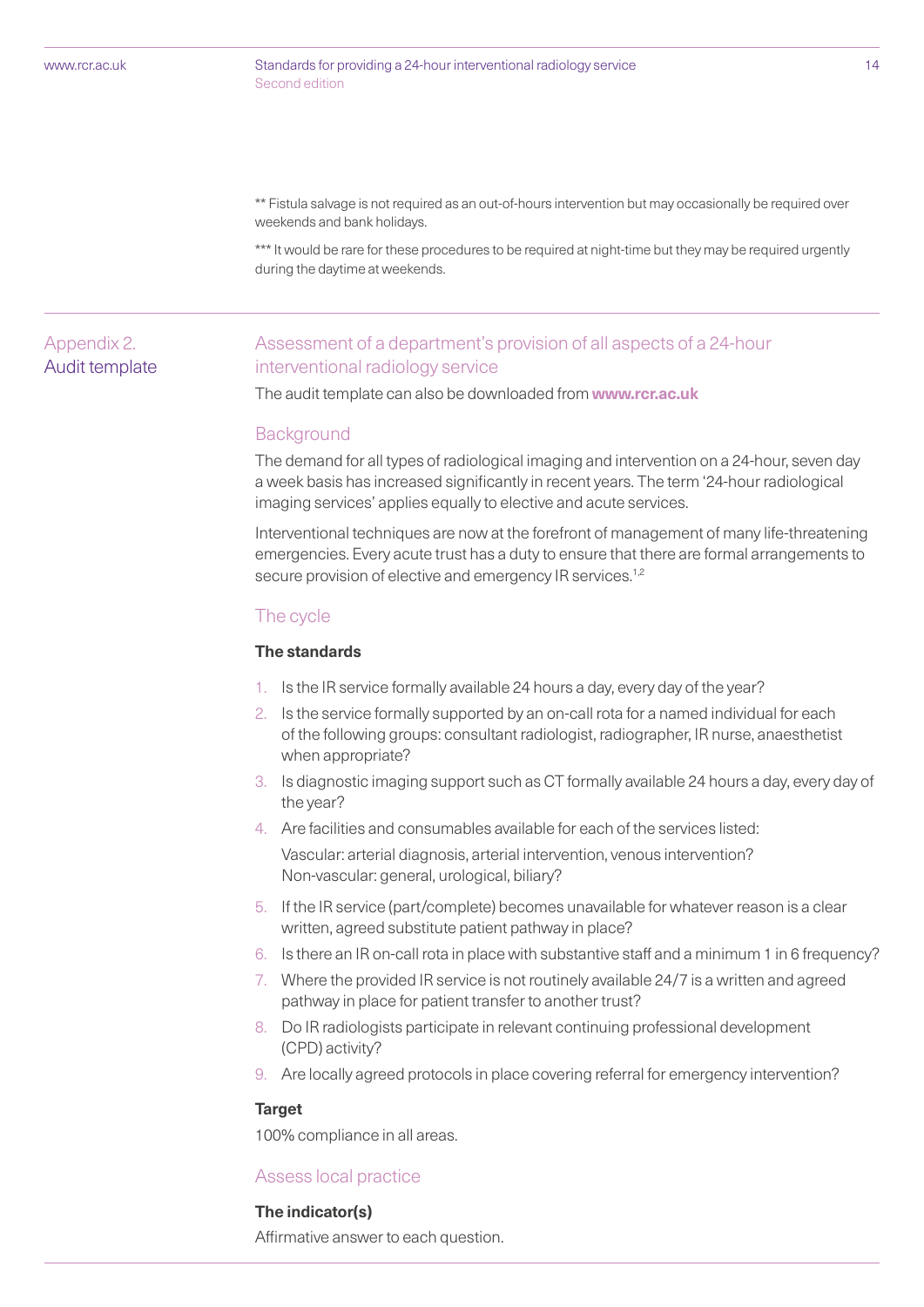Standards for providing a 24-hour interventional radiology service 15 Second edition

#### **Data items to be collected**

Questionnaire to be completed for each aspect of the service; that is, arterial diagnosis, arterial intervention, venous intervention, general, urological, biliary.

#### Suggestions for change if target not met

Any deficiency in service provision should be brought to the attention of trust management and interventional radiological colleagues and appropriate discussions initiated to allow compliance with guidance and safe provision of the IR service.

#### Resources

Interventional imaging lead four hours to complete questionnaire and write up report and checklist for safe IR provision.

# Appendix 3.

Checklist for safe IR service provision

Performing this simple audit will quickly identify whether your IR service is safe. This should be performed for each of the services specified in Appendix 1.

| 1. Service is formally available 24 hours day every<br>day of the year | $\sqrt{\ }$ Yes – go to question 3 |
|------------------------------------------------------------------------|------------------------------------|
|                                                                        |                                    |

 $\Box$  Yes – go to question 4

- 2. If the answer to 1 is NO, is the service formally covered under contract with another trust?
- 3. Service is formally supported by on-call rota for a named individual for each of the following groups:

| Consultant radiologist                                                                                   | Yes        | No        |
|----------------------------------------------------------------------------------------------------------|------------|-----------|
| Radiographer                                                                                             | Yes        | No        |
| Interventional radiology nurse                                                                           | <b>Yes</b> | No        |
| Anaesthetist when appropriate                                                                            | Yes        | No        |
| 4. Diagnostic imaging support such as CT is formally<br>available 24 hours per day every day of the year | Yes        | <b>No</b> |
| 5. Facilities and consumables are available for each<br>of the services listed                           | 'es        |           |

Any deficiencies identified in IR service provision should be acknowledged and acted upon in accordance with the standards provided in this document.